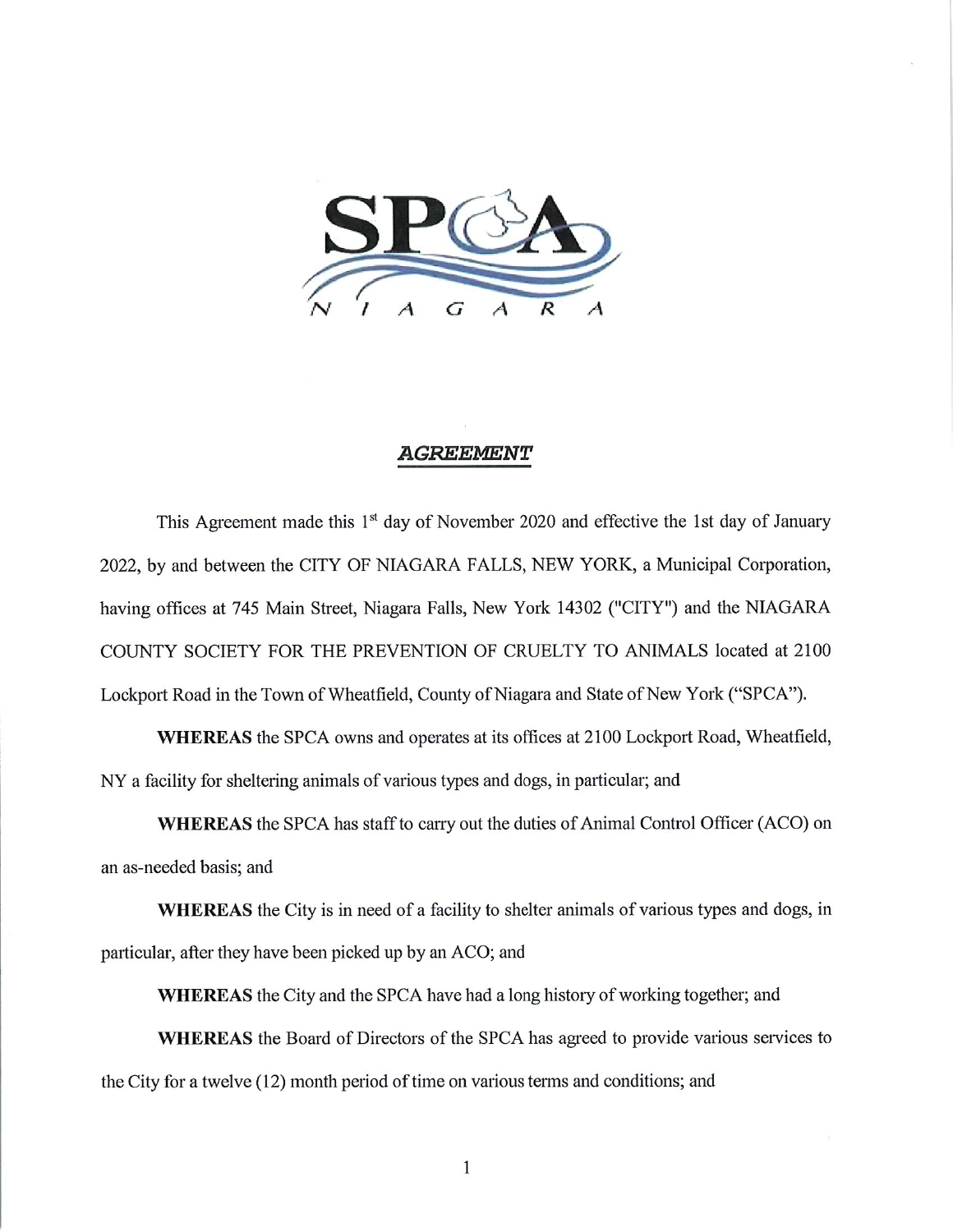WHEREAS the City Council of the City of Niagara Falls has agreed to contract with the SPCA to perform various services for a one year period of time

NOW) THEREFORE, in consideration of the mutual promises herein contained and for other good and valuable consideration, the parties hereto agree as follows:

- 1. The City will be primarily responsible for carrying out the duties and responsibilities of AGO in the City of Niagara Falls, NY. The duties, responsibilities and enforcement shall be pursuant to Article 7 of the NYS Agriculture and Markets Law and shall include the responsibility for the issuance and service of summons for delinquencies in dog licensing. The SPCA will act as ACO for "special calls" when needed and specifically requested to do so by the City.
- 2. The SPCA agrees that upon the adoption of a dog by a resident of the City at the SPCA facility or at any other SPCA temporary location, the SPCA will collect the required licensing fee and submit to the Niagara Falls City Clerk (the "City Clerk") a copy of the adoption application as well as the corresponding fee. Such submissions will be done on a monthly basis. The City agrees to provide all required applications.
- 3. The SPCA shall have available a fully equipped employee or agent to serve as AGO within the corporate limits of the City when needed and required to make "special calls", including a suitable motor vehicle to perform the duties and obligations of AGO when called upon to do so by the City.
- 4. The SPCA shall provide, maintain and operate a shelter for all seized dogs. In connection herewith, the SPCA agrees that it will operate its shelter as a "No Kill" shelter and will abide by recognized principles in operating a "No Kill" shelter with the understanding that these dogs will be made available for adoption in compliance with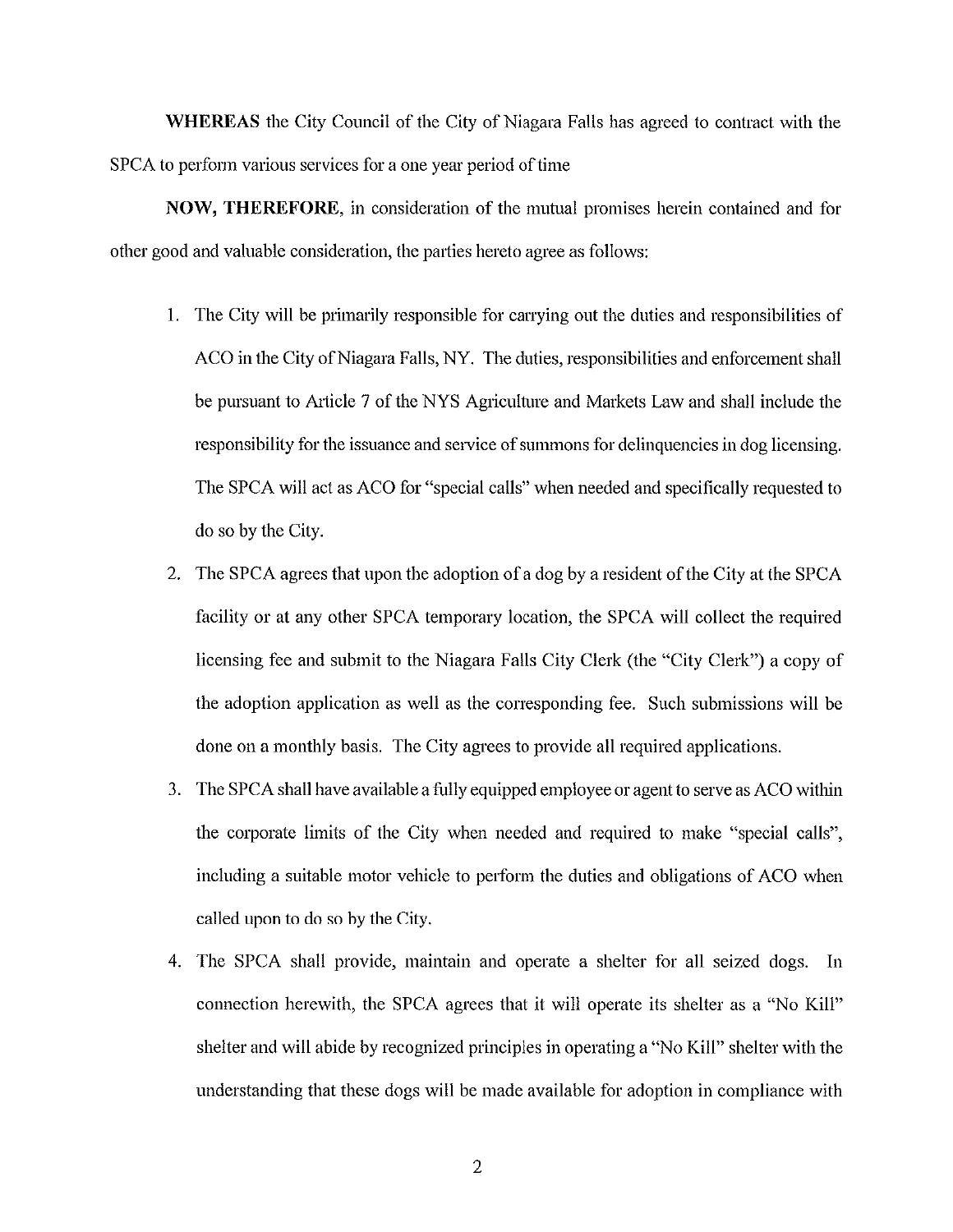Article 7 of the Agriculture and Markets Law. It is further understood that it may be necessary to euthanize some animals and this will be accomplished by the SPCA in a humane manner as provided for in Article 7 of the Agriculture and Markets Law. Each month the SPCA agrees to provide the City Clerk with monthly reports detailing these sheltering activities, including the number of dogs delivered for sheltering each month by the City AGO, the number of stray dogs picked up each month by the SPCA serving as AGO, and the length of sheltering time for each dog. The City Clerk and the SPCA will work cooperatively regarding the information and statistics to be provided to the City Clerk by the SPCA, the detail to be included and the date each month when reports are due.

- 5. The SPCA will hold seized dogs for the legal period specified in the New York State Agriculture and Markets Law. If during this period the owners wish to redeem their dog(s), they must obtain a New York State DL-18 dog release form from the City Clerk's Office and pay the required fees. The SPCA will release the dog immediately upon their receipt of said release.
- 6. The SPCA shall be open to the public from 12:00 p.m. to 6:00 p.m. Monday, Wednesday, Thursday, Friday and Saturday. The shelter is closed on Sundays, holidays and may, at times, be closed due to inclement weather.
- 7. The SPCA shall answer all emergency calls pertaining to injured stray domestic animals or stray domestic animals in distress in the event a City AGO is not available and upon the City's request.
- 8. The SPCA will file and maintain all records necessary for the seizure and disposition of any dog, as required by Article 7 of the Agriculture and Markets Law.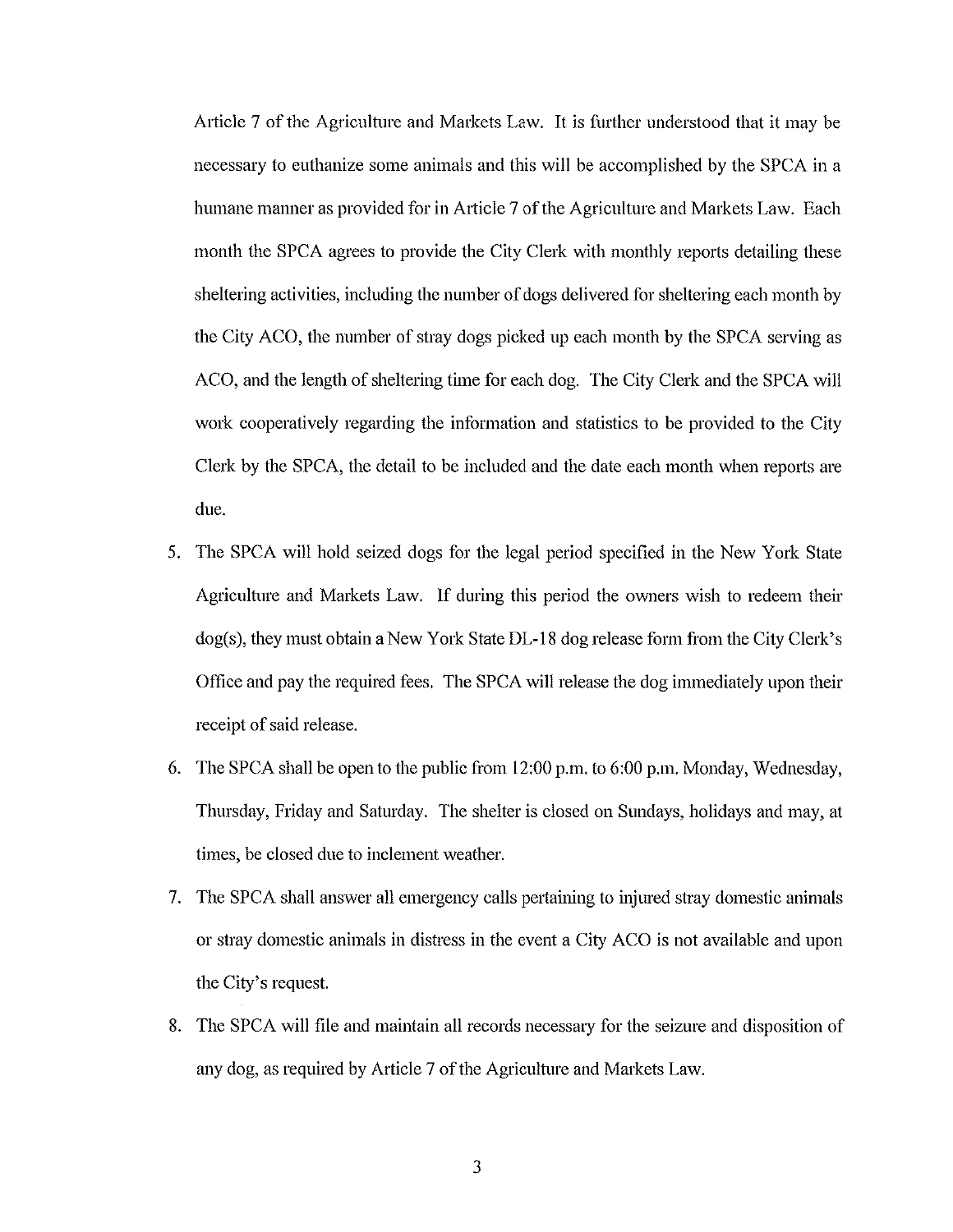- 9. The contract price will be based on actual utilization of kennel days by Niagara Falls stray dogs for the month prior to the billing. In other words, November billing will be based on the actual number of days that Niagara Falls stray dogs spent at the Niagara County SPCA during the month of October. The billing will be sent out on the tenth business day following the end of the prior month and payments will be due by the  $30<sup>th</sup>$ .
- 10. For the purposes of this contract, stray dogs will include public drop offs, but not seized dogs.
- 11. Prior to the monthly billing, the Niagara County SPCA agrees to send their kennel day calculations for that month to the City Clerk. The number of kennel days utilized for that month must be agreed upon by both parties prior to the billing being generated.
- 12. The per diem rate used for billing purposes will be \$33.75.
- 13. In connection with the payments made by the City to the SPCA pursuant to this Section, the SPCA agrees to provide with reasonable information and detail (the "requested information") as concerns the SPCA's use of the City's monthly payments to the SPCA. Such requested information must be requested by the City in writing. The SPCA agrees to provide the requested information to the City within 15 days of receipt of the City's request. In addition, the SPCA agrees to provide the City with a copy of its audited financial statement when requested by the City in writing.
- 14. The SPCA shall provide all services heretofore agreed with reasonable care and diligence.
- 15. Any modification, addition or addendum to this agreement shall be in writing and executed by both the City and SPCA in order to be enforceable.
- 16. Either party may cancel this contract at any time by providing 60-day written notice to the other party.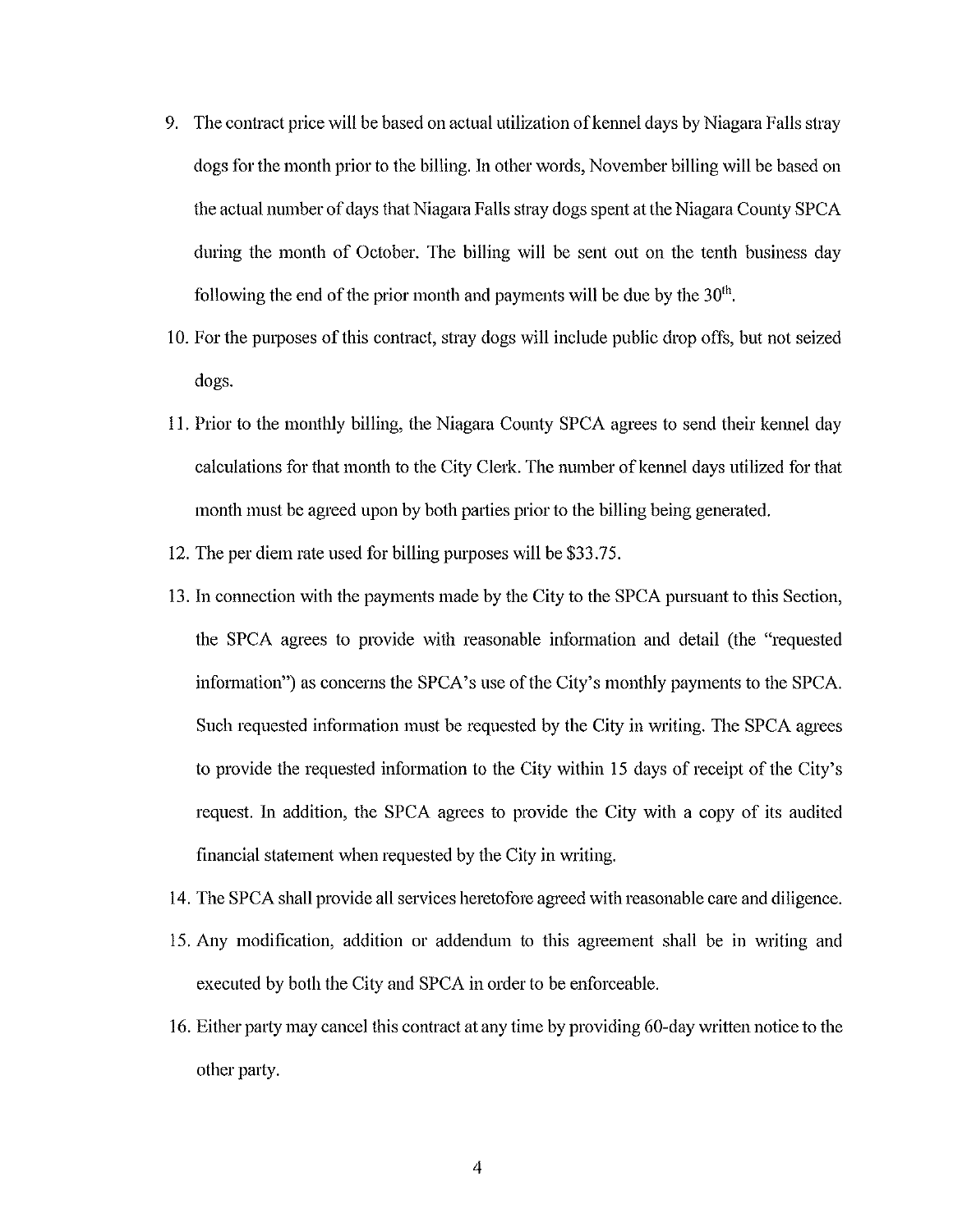- 17. In the event that either the City or the SPCA is in default in any material term, covenant or condition contained in this Agreement, the non-defaulting party agrees to give the defaulting party written notice to cure the default within ten (10) days of having been given such notice. In the event that the defaulting party fails to cure said default within the said ten (10) day period of time, the non-defaulting party may declare this Agreement terminated by giving written notice to the defaulting party at which point this Agreement will be of no further force and effect.
- 18. Any notice required to be given pursuant to the terms of this Agreement shall be considered sufficient if such notice is transmitted in writing by hand delivery or certified mail, return receipt requested or overnight delivery to the parties at the addresses set forth above, or such other address that either party may notify the other by notice delivered pursuant to this paragraph.
- 19. After six (6) months, either party may request a meeting with the other for the expressed purpose of evaluating the contract's performance and seeking any adjustments to this contract that such evaluation indicates.